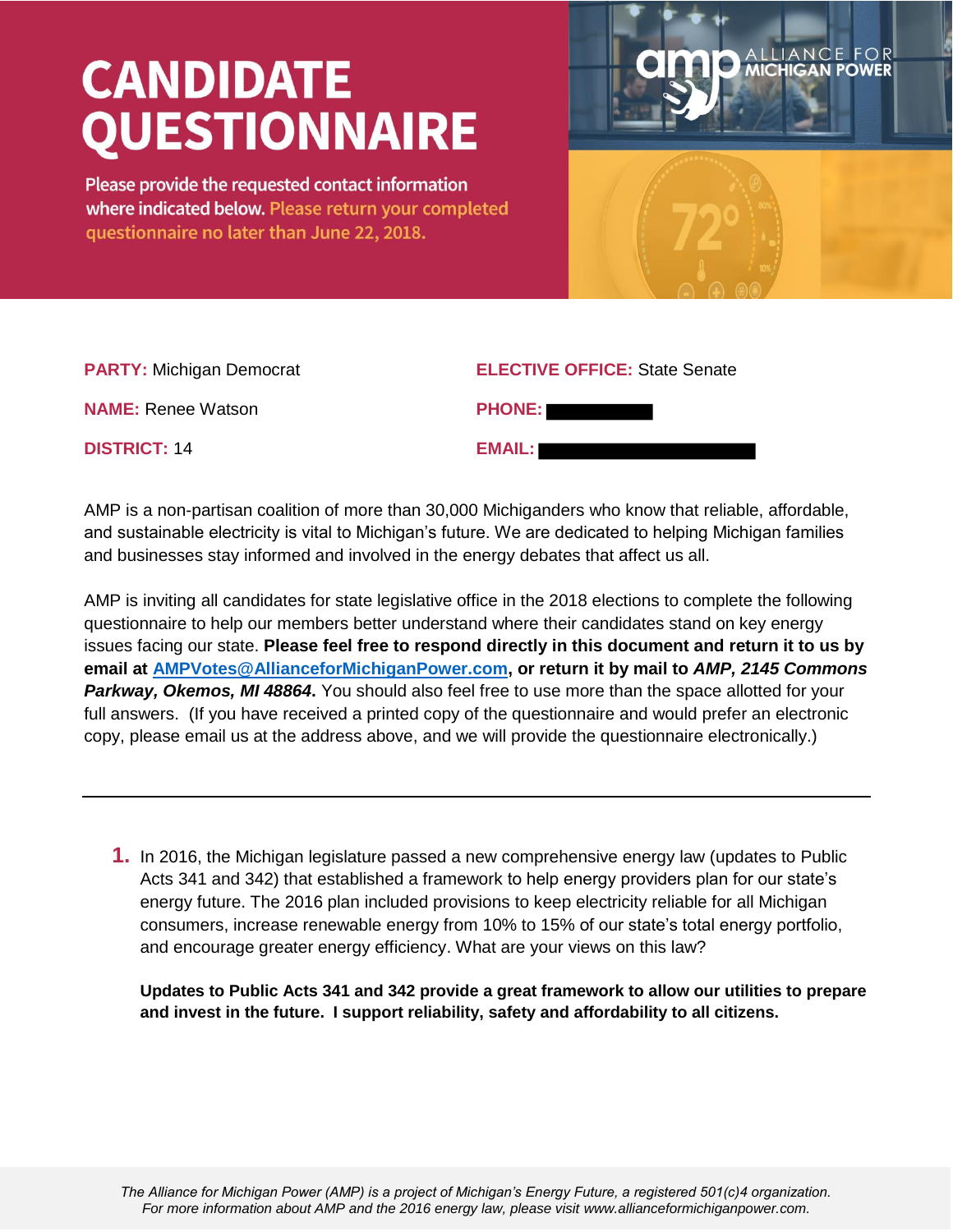- **2.** The 2016 energy law also moved Michigan to using Integrated Resource Plans (IRPs). IRPs centralize and standardize planning for our electric system using a transparent process overseen by the Michigan Public Service Commission (MPSC). The IRP process is designed to ensure investments in our electric system achieve our goals of affordability, reliability, and sustainability in the most balanced way possible. Do you think IRPs provide a good framework to support Michigan's energy needs moving forward? (Please circle your answer below and explain why you do or don't support the IRP process for Michigan.)
	- **a. Yes: to ensure that the system achieves the goals of affordability, reliability and sustainability, transparency and consideration for more cost efficiency is the key indicator for approval by the MPSC.**
- **3.** Michigan consumers pay for electricity based on how much energy they use and when they use it (i.e., electricity consumed during "peak hours" costs more than electricity consumed during "non-peak hours"). This approach minimizes the subsidizing of electricity costs for one consumer by other consumers. Do you believe this is the right way to establish consumer costs? Are there any instances in which you would support subsidies for some types of energy or some types of consumers?

**I do not support subsidies for some customers over others. Everyone should have opportunities based on a more fair and balances manner. I do feel that this is the right approach, and the legislature with the collaboration with MPSC needs to maintain this system and process of being fair.**

**4.** Michigan's energy infrastructure is aging and requires new investments to maintain safe and reliable service. Technologies like smart meters and grid sensors are making our energy grid more efficient and resilient. How important do you believe it is for Michigan to invest in its energy infrastructure?

Extremely important and at a very critical time. A renewed investment will ensure that our citizens and businesses have the reliability they need. Although costs may be high in the beginning, the cost will be more economical in the long run, saving citizens money.

**5.** Recently, the Michigan Public Service Commission approved a new policy for rooftop solar users. This new policy allows energy providers to recoup the costs associated with maintaining the energy grid from these customers who use the grid both to feed excess electricity back into the grid and to access electricity from the grid when their solar panels are not producing enough energy. Up until now, rooftop solar users have been able to avoid paying these costs. What are your views on this new policy?

I support a new policy for solar panels and will be committed with understanding the investment and services that are provided in the industry.

**6.** Michigan is transitioning from electricity predominantly generated from coal to a more diverse energy mix that also includes natural gas; renewables like solar, wind, and hydropower; and nuclear. Do you support this "all-of-the-above" energy strategy? Why or why not?

*The Alliance for Michigan Power (AMP) is a project of Michigan's Energy Future, a registered 501(c)4 organization. For more information about AMP and the 2016 energy law, please visit www.allianceformichiganpower.com.*